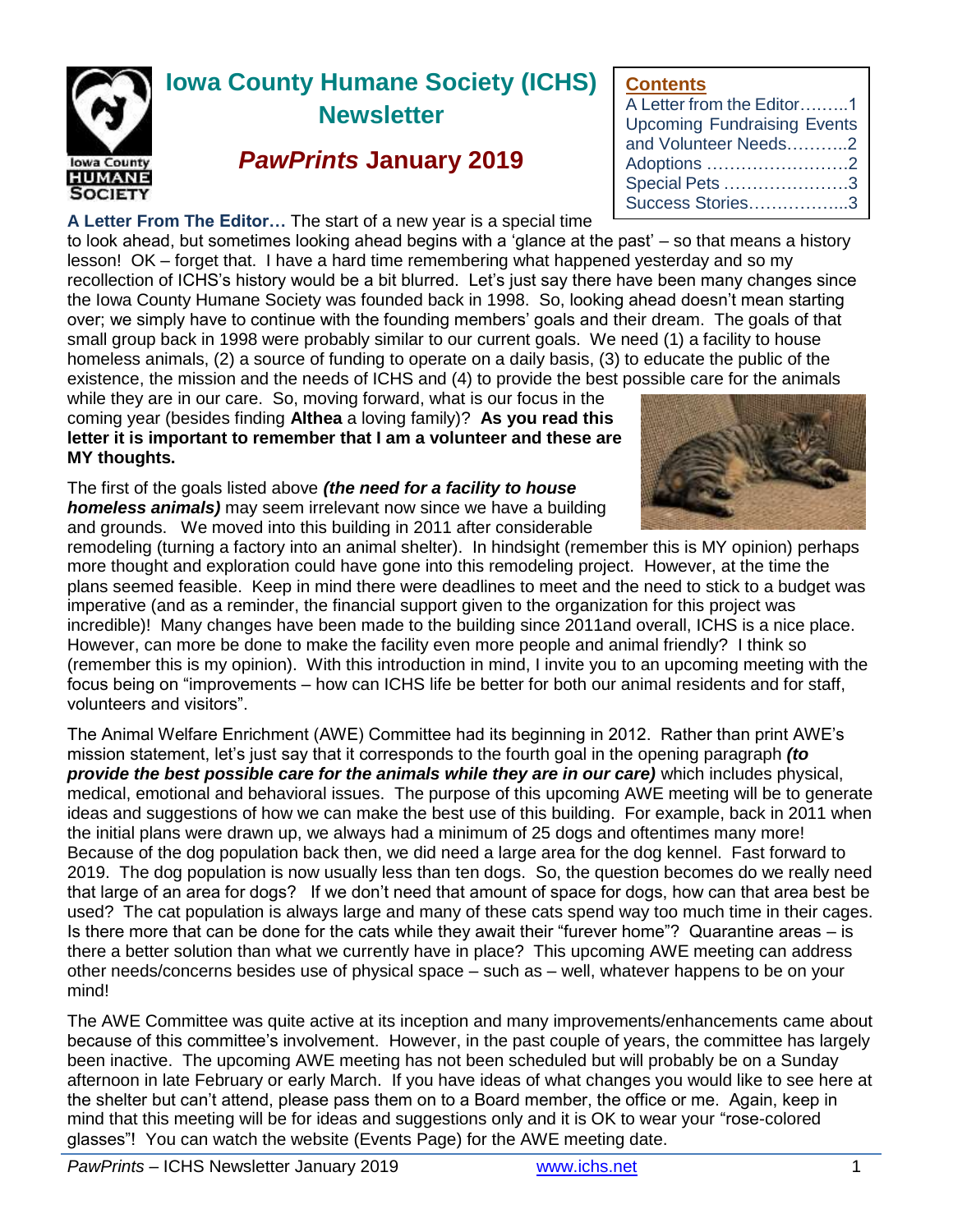The second and third goals listed *("a source of funding to operate)"* and *("to educate the public")* are on-going priorities also but won't be addressed in this issue. Regarding priorities – let's talk **Althea** and other kitties. ICHS may not have a huge dog population but not so for the cats! We still have several older kittens and many adults who are still "kittens at heart" and they are waiting for YOU! Some of these adults have been waiting far too long! I am wondering if you would indulge me by allowing me to ask that if/when you are planning to add a new kitty to your family, would you please consider following this 3-step resolution? It goes like this:

#### **I resolve to:**

1. **Adopt from an animal shelter or rescue organization.** If you happen to have a 'non-feral' homeless community cat and would prefer to provide a home for it - rather than adopting – that would be perfect too! (Please make sure to have it spayed or neutered).

2. **Stop and take a look at the "Top Ten List" (also on website).** These cats have been at ICHS way too long. (You don't have to choose one of these 10, but at least **start** your search by checking out the kitties on this list).

3. **Check out the "special needs" cats.** If you can only have one cat, why not one of these sweeties? (If not YOU, who?)

Usually when we speak of "special needs" cats, we are referring to kitties with health issues. But there are also cats like **Althea** (opening picture) which do not have physical concerns but whatever the reason; they are overlooked by potential adopters. And by being called "special", yes, it probably does indicate that "special" families are needed for these kitties. **Althea** is painfully shy and will absolutely need a PATIENT family in a QUIET home and will probably need to be an only cat. She is such a sweet cat – if she knows you! Most of the cats on the Top Ten List have the same issue – wonderful cats but they are ignored. There are exceptions (see **Heidi** and **Veda** – both former Top Ten ladies – in *Success Stories*). **If you have any suggestions or ideas about the content of PAWPRINTS, please contact me, Terri Davis, at [roadhogbiker@gmail.com](mailto:roadhogbiker@gmail.com)**

# **Upcoming Fundraising Events and Volunteer Needs**

Most of our volunteers spend their time at ICHS socializing the cats. A nice problem to have is that some days we have too many volunteers – which is not a problem for the cats but it can be problematic for volunteers! Planning to spend an enjoyable couple of hours with cats only to find that there is nothing to do (too many people) is a disappointment. And then at other times, there is no one here – all of the M&G rooms are empty which is concerning for the cats!  $\circled{3}$  Is scheduling volunteers an option? How do you, as volunteers, feel about being scheduled? Is there available space in the building for more M&G rooms? These are questions that can be discussed at the upcoming AWE meeting. Not to exclude dog walkers – you are also welcome to attend the meeting and voice any concerns that you may have!

| <b>November</b> |              |               |             | <b>December</b>   |          |                        |             |
|-----------------|--------------|---------------|-------------|-------------------|----------|------------------------|-------------|
| <b>Cats</b>     |              |               | <b>Dogs</b> | <b>Cats</b>       |          |                        | <b>Dogs</b> |
| Ronnie &        | Lily         | Ryder*        | Tipo        | Winkin ③          | Zara*    | Midnight+              | Bear        |
| Callie Jo 3     | Tootsie*     | Heidi 3       | Aliyah      | <b>Nelly</b>      | Frank*   | Brady+                 | Hunter      |
| Queen Catifa    | Jack*        | Norman        | Junior      | Beaner*           | Siracha* | Madras $\circled{3}$ + |             |
| Tracey Cat*     | <b>Steve</b> | <b>Norton</b> | Petra       | ∟eonard           | Mango*   | Galaxy.3+              |             |
| Ryker*          | Martina*     |               | Tamera      | Sam <sup>*</sup>  | Jamba*   | Bieber 3               |             |
| Kennedy (       | Dijon 3      |               | Drake       | Reggie            | Julius*  |                        |             |
| Low Rider*      | Tim Mc*      |               | Pearl       | Dean <sup>*</sup> | LaVerne* |                        |             |
|                 |              |               |             |                   |          |                        |             |
|                 |              |               |             |                   |          |                        |             |

#### **November & December Adoptions**

**\*** = kitten

+ = transferred to Angel's Wish

☺ = denotes animal has been at ICHS for over a year/was on the Top Ten list/has special needs/or is elderly